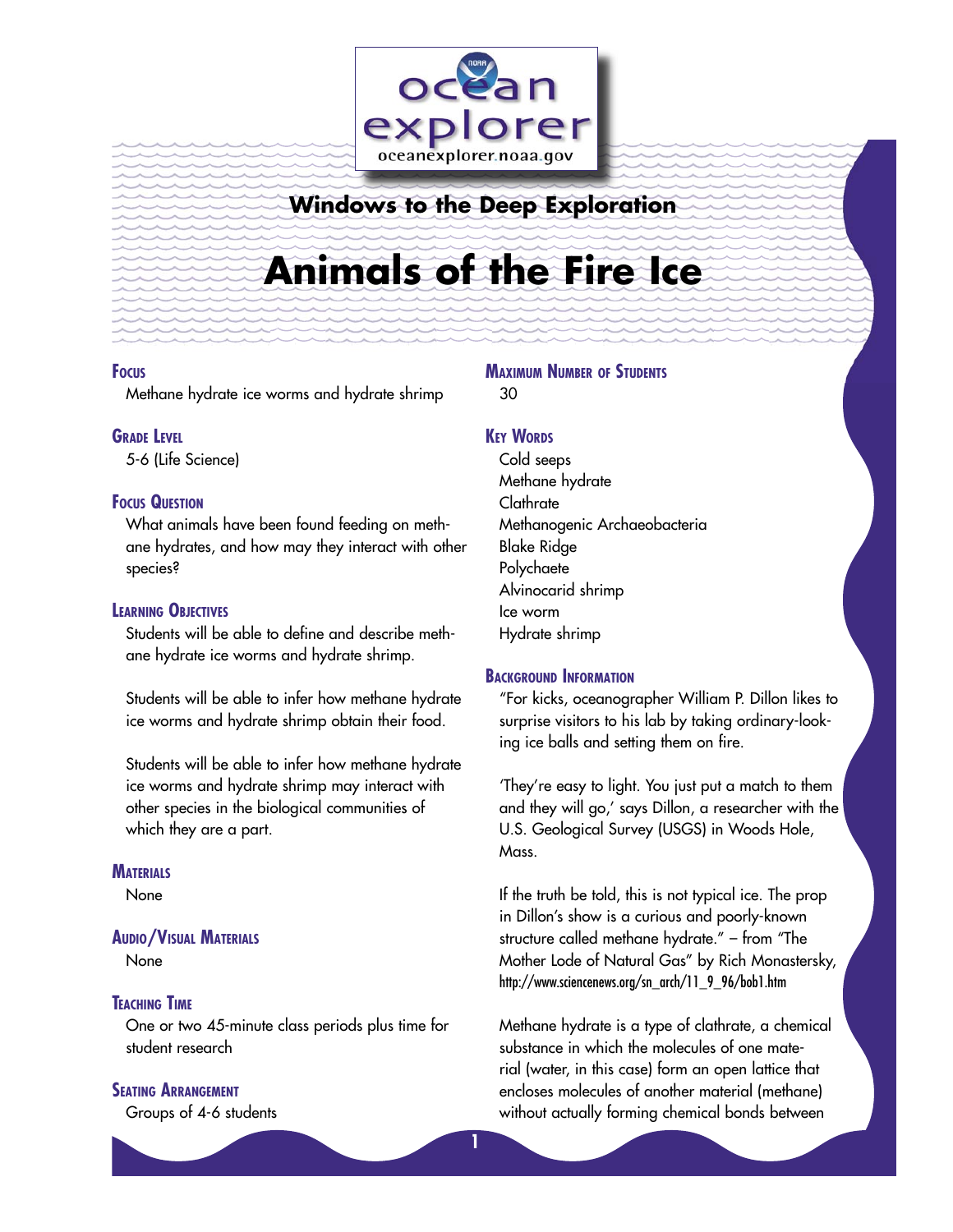the two materials. Methane is produced in many environments by a group of Archaea known as the methanogenic Archaeobacteria. These Archaeobacteria obtain energy by anaerobic metabolism through which they break down the organic material contained in once-living plants and animals. When this process takes place in deep ocean sediments, methane molecules are surrounded by water molecules, and conditions of low temperature and high pressure allow stable ice-like methane hydrates to form. Methane hydrate deposits are significant for several other reasons:

- The U.S. Geological Survey has estimated that on a global scale, methane hydrates may contain roughly twice the carbon contained in all reserves of coal, oil, and conventional natural gas combined.
- Methane hydrates can decompose to release large amounts of methane which is a greenhouse gas that could have (and may already have had) major consequences to the Earth's climate.
- Sudden release of pressurized methane gas may cause submarine landslides which in turn can trigger catastrophic tsunamis.
- Methane hydrates are associated with unusual and possibly unique biological communities containing previously-unknown species that may be sources of beneficial pharmaceutical materials.

The Blake Ridge is a large sediment deposit located approximately 400 km east of Charleston, South Carolina on the continental slope and rise of the United States. The crest of the ridge extends in a direction that is roughly perpendicular to the continental rise for more than 500 km to the southwest from water depths of 2,000 to 4,800 m. Over the past 30 years, the Blake Ridge has been extensively studied because of the large deposits of methane hydrate found in the area. In September, 2001, the Ocean Exploration Deep East Expedition conducted four DSV Alvin dives to explore chemosyntheticallybased communities on the crest of the Blake Ridge at a depth of 2,154 m. The expedition recovered

some of the largest mussels (up to 364 mm) ever discovered and documented 16 other numerically abundant groups of invertebrates, some of which are probably new to science.

One of the major scientific discoveries of the last 100 years is the presence of extensive deep-sea communities that do not depend upon sunlight as their primary source of energy. Instead, these communities derive their energy from chemicals through a process called chemosynthesis (in contrast to photosynthesis in which sunlight is the basic energy source). Some chemosynthetic communities have been found near underwater volcanic hot springs called hydrothermal vents, which usually occur along ridges separating the Earth's tectonic plates. Hydrogen sulfide is abundant in the water erupting from hydrothermal vents, and is used by chemosynthetic bacteria that are the base of the vent community food chain. Visit http://www.pmel.noaa.gov/ vents/home.html for more information and activities on hydrothermal vent communities.

Other deep-sea chemosynthetic communities are found in areas such as the Blake Ridge where hydrocarbon gases (often methane and hydrogen sulfide) and oil seep out of sediments. These areas, known as cold seeps, are commonly found along continental margins, and (like hydrothermal vents) are home to many species of organisms that have not been found anywhere else on Earth. As is the case with hydrothermal vents, chemosynthetic bacteria are also the base of the food chain in cold seep communities. Bacteria may form thick bacterial mats, or may live in close association with other organisms. Specific relationships between these organisms have not been well-studied.

The 2001 Ocean Exploration Deep East Expedition observed shrimp (similar to other shrimps in chemosynthetic communities called "alvinocarid shrimp") that appeared to be feeding directly on methane hydrate ices. Expeditions to other cold seep communities in the Gulf of Mexico found polychaete worms that appeared to be actively sculpt-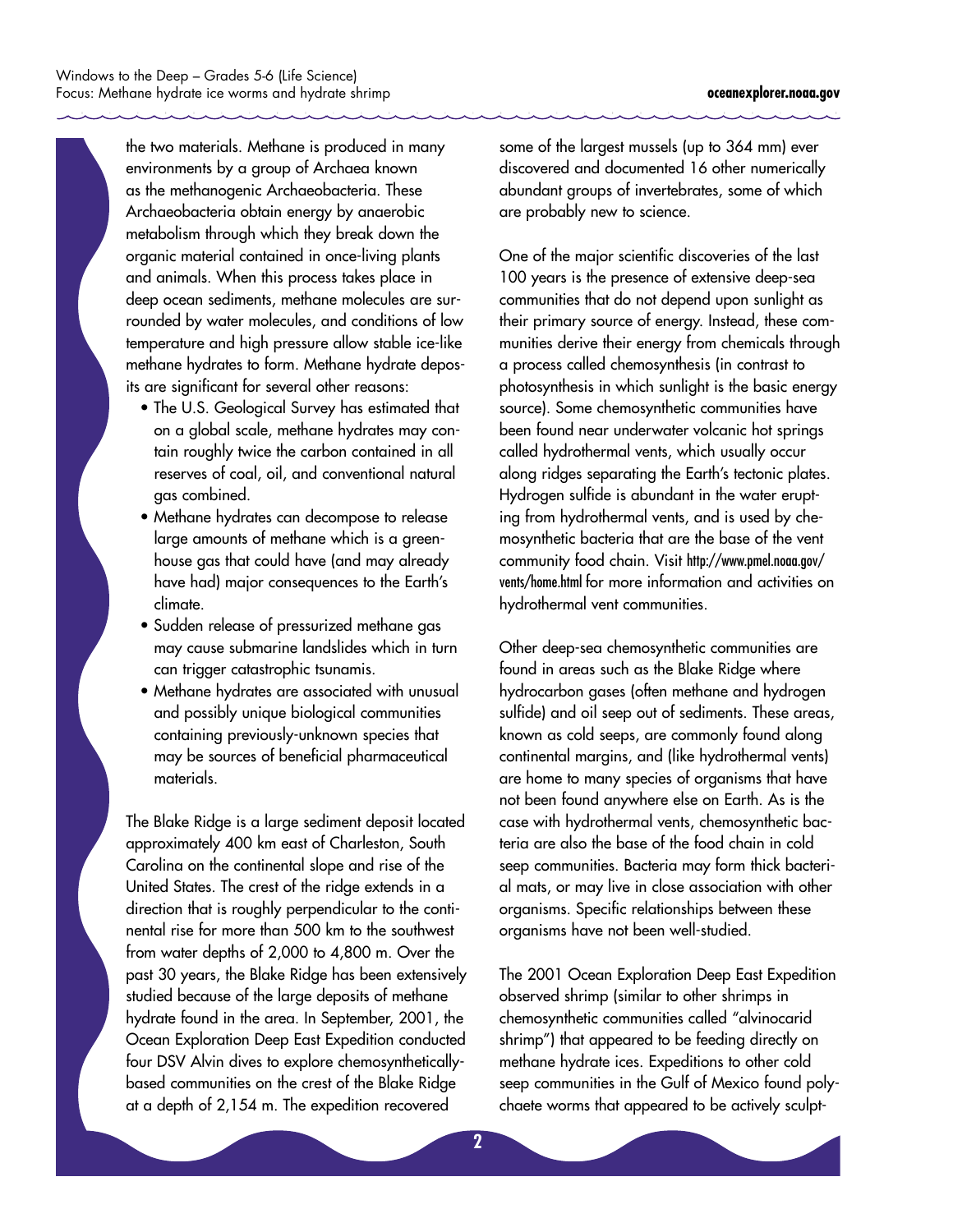ing methane hydrate ices. What are these "fire ice animals" doing? Are they actually consuming methane hydrate ices for food? Until more detailed studies are done on these animals, we won't know for sure. But we can use what is already known about other shrimps and polychaete worms to infer some possible answers. These inferences can lead to hypotheses about the relationships between the animals and methane hydrate ices; and these hypotheses can form the basis for experiments to find out more about these strange deep-sea animals.

In this activity, students will research cold seep communities and typical feeding habits of polychaetes and shrimp to make inferences about the relationships between fire ice animals and methane hydrates.

#### **LEARNING PROCEDURE**

- 1. Visit http://oceanexplorer.noaa.gov/explorations/ deepeast01/logs/oct1/oct1.html and http: //oceanexplorer.noaa.gov/explorations/03windows/ welcome.html for background on the 2001 Ocean Exploration Deep East Expedition and the 2003 Windows to the Deep Expedition to the Blake Ridge. Lead an introductory discussion about these expeditions, briefly describing methane hydrates and why these substances are potentially important to human populations. You may also want to visit http: //www.bio.psu.edu/cold\_seeps for a virtual tour of a cold seep community in the Gulf of Mexico.
- 2. Lead a discussion about recently-discovered deep-sea chemosynthetic communities (hydrothermal vents and cold seeps). Emphasize the contrast between communities that depend upon chemosynthesis with those dependent upon photosynthesis. You may want to point out that in both processes, organisms build sugars from carbon dioxide and water. This process requires energy; photosynthesizers obtain this energy from the sun, while chemosynthesizers obtain energy from chemical

Windows to the Deep – Grades 5-6 (Life Science) Focus: Methane hydrate ice worms and hydrate shrimp

reactions. Review the concepts of food chains or webs, emphasizing that the entire chain or web depends upon primary producers at the base of the chain (or web) that are able to create energy-rich food from non-living components in the surrounding environment.

3. Tell students that expeditions to deep-sea communities often discover new and unusual types of living organisms. Two of these organisms are a type of polychaete called "ice worms" and a type of crustacean called "hydrate shrimp." Say that the "ice worms" make burrows in methane hydrate ices, and that hydrate shrimp have been seen crawling on top of methane hydrate ices, possibly feeding on the ice surface. Explain that scientists are not certain about the relationships between these animals and methane hydrates, nor how the fire ice animals obtain their food. To plan investigations to answer these questions, we need to use existing knowledge about other types of shrimp, polychaetes, and chemosynthetic communities to make hypotheses that are the basis for experiments and observations to learn more about these animals.

 Tell students that their assignment is to find out what is known about polychaetes and shrimps in cold seep communities, how other polychaetes and shrimps obtain their food, and to make hypotheses about the relationships between methane hydrates, ice worms, and hydrate shrimp. Each student group should prepare a written report that answers the following questions:

- What is the basis of food webs (or chains) in cold seep communities?
- What have explorers to cold seep communities observed about ice worms and hydrate shrimp?
- How do polychaetes and shrimps, in general, obtain their food?
- What are the relationships that you hypoth-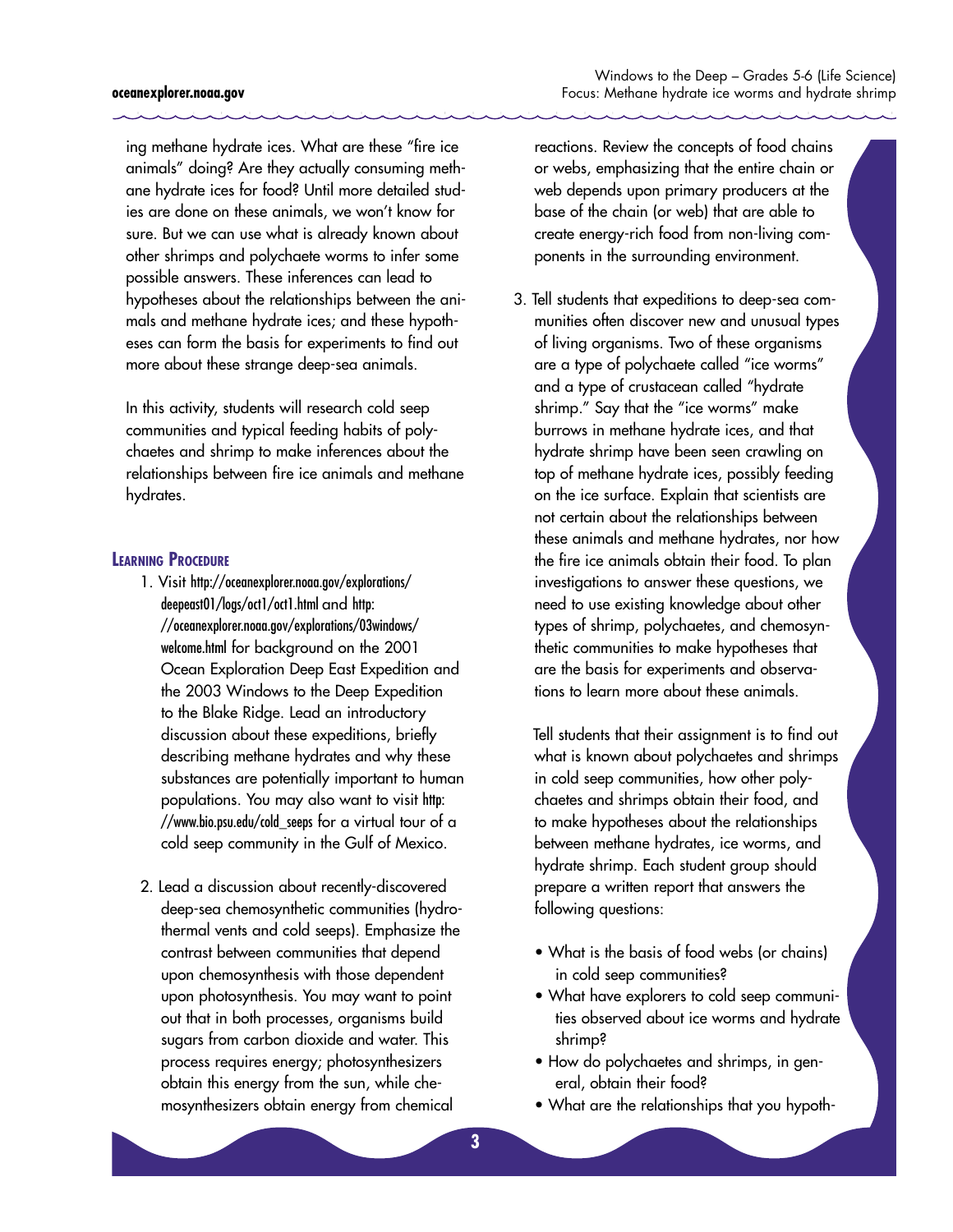

esize between ice worms, hydrate shrimp, and methane hydrates?

 Direct students to encyclopedias and general biology books to obtain information on feeding habits of shrimps and polychaetes in general. Information at http: //www.wetwebmedia.com/marind5\_5.htm may also be useful, although the emphasis of this site is on aquaria. There is not much information presently available on hydrate shrimp, other than the fact that they have been observed on methane hydrates at the Blake Ridge. Two good sources of information on ice worms are http://www.ocean.tamu.edu/Quarterdeck/QD5.3/ macdonald.html and http://nai.arc.nasa.gov/news\_stories/ news\_detail.cfm?ID=86. If students do keyword searches to find additional references, be sure they understand that the name "ice worm" has also been used to describe animals that inhabit glaciers and similar environments, so students should also include "methane" in their search query.

- 4. Have each student group present the results of their research, then lead a discussion of students' hypotheses. Encourage imagination and creativity, but challenge students to explain how their hypotheses are consistent with existing knowledge. Possible relationships could include:
	- Shrimp and/or worms are directly using methane hydrate as a source of food (this is not particularly likely, since other shrimps and polychaetes are heterotrophic).
	- Shrimp and/or worms are consuming methane hydrate which is used by symbiotic chemosynthetic bacteria living inside the animals (this would be analogous to many similar symbioses, and a variety of bacteria have been found to be closely associated with ice worms).
	- Shrimp and/or worms are grazing the surface or interior of methane hydrate ices,

and are eating chemosynthetic bacteria that use methane hydrate as an energy source (bacterial mats have been found in cold seep communities, and grazing or deposit-feeding is common among other shrimps and polychaetes).

• Ice worms that burrow into methane hydrate ices could be deriving protection from predators (burrowing behavior is typical among many other polychaetes). Have students discuss what sort of investigations might be undertaken to test their hypotheses.

#### **THE BRIDGE CONNECTION**

www.vims.edu/bridge/ – Enter "cold seep" in the "Search" box, then click "Search" to display entries on the BRIDGE website for cold seep communities; enter "ice worm" in the "Search" box, then click "Search" to display entries on the BRIDGE website for ice worms; enter "shrimp" in the "Search" box, then click "Search" to display entries on the BRIDGE website for shrimps.

# **THE "ME" CONNECTION**

Have students write a short essay on how additional knowledge about "fire ice animals" could be important to their own lives.

#### **CONNECTIONS TO OTHER SUBJECTS**

English/Language Arts, Earth Science, Physical Science

#### **EVALUATION**

Written and oral group reports provide opportunities for assessment.

#### **EXTENSIONS**

Log on to http://oceanexplorer.noaa.gov to keep up to date with the latest Blake Ridge Expedition discoveries, and to find out what researchers are learning about cold-seep communities. Ask researchers what their hypotheses are about the relationships between methane hydrates and hydrate shrimp, and what they are doing to test these hypotheses.